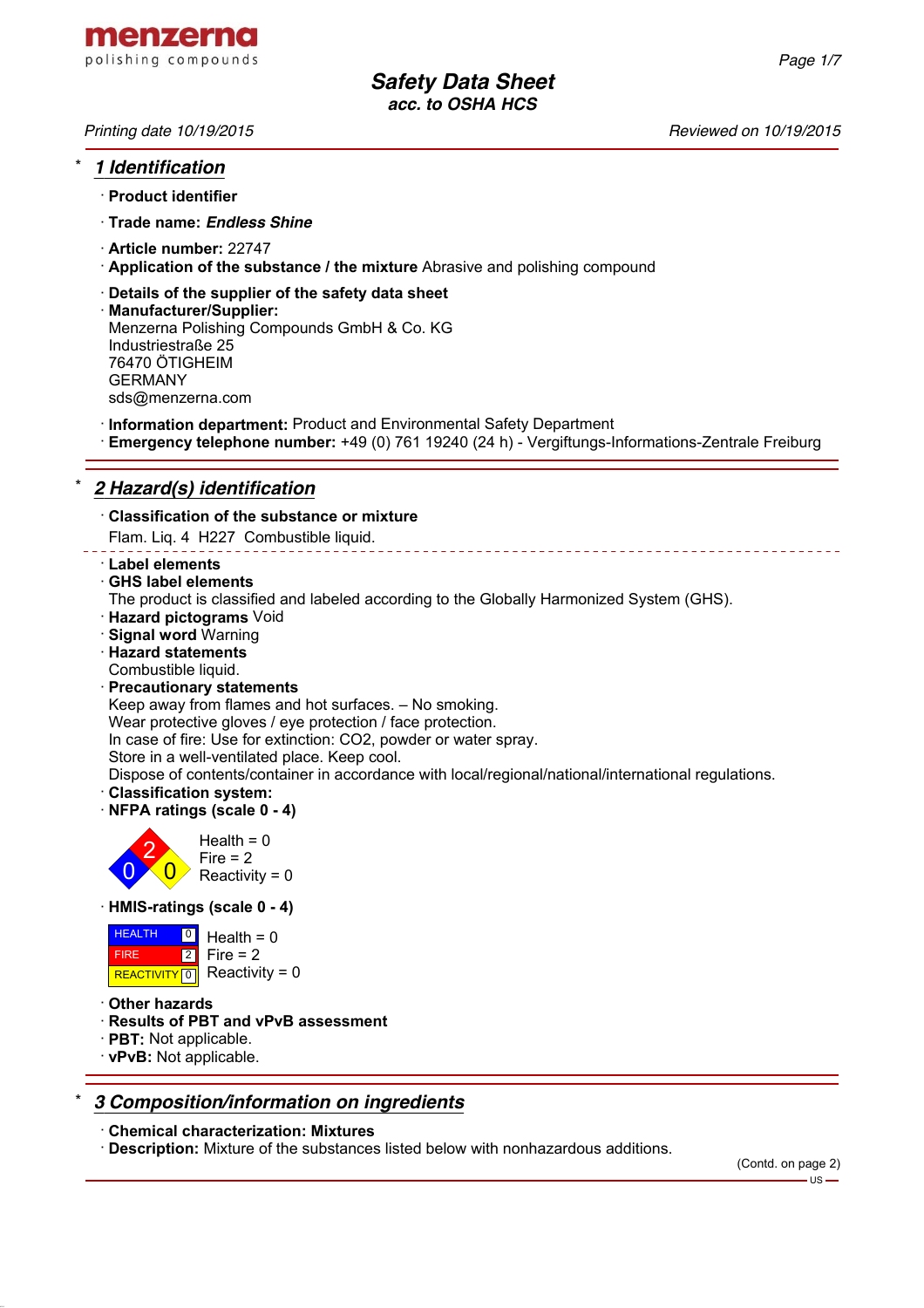menzerna polishing compounds

**Trade name:** *Endless Shine*

|                                                                                        | (Contd. of page 1) |
|----------------------------------------------------------------------------------------|--------------------|
| · Dangerous components:                                                                |                    |
| 64742-48-9 Naphtha (petroleum), hydrotreated heavy                                     | l 2.5-<10% l       |
| <b>Solution</b> Asp. Tox. 1, H304; Flam. Lig. 4, H227                                  |                    |
| $67-63-0$ propan-2-ol                                                                  | l 2.5-<10% l       |
| <b>Example 2, H225; <math>\circledcirc</math> Eye Irrit. 2A, H319; STOT SE 3, H336</b> |                    |

#### \* *4 First-aid measures*

#### · **Description of first aid measures**

- · **General information:** No special measures required.
- · **After inhalation:** Supply fresh air; consult doctor in case of complaints.
- · **After skin contact:**

Immediately wash with water and soap and rinse thoroughly.

If skin irritation continues, consult a doctor.

- · **After eye contact:**
- Rinse opened eye for several minutes under running water. If symptoms persist, consult a doctor.
- · **After swallowing:**

Rinse out mouth and then drink plenty of water.

- If symptoms persist consult doctor.
- · **Information for doctor:**
- · **Most important symptoms and effects, both acute and delayed** No further relevant information available.
- · **Indication of any immediate medical attention and special treatment needed** Treat according to symptoms.

# *5 Fire-fighting measures*

- · **Extinguishing media**
- · **Suitable extinguishing agents:** Water spray, foam, dry powder or carbon dioxide.
- · **For safety reasons unsuitable extinguishing agents:** Water with full jet
- · **Special hazards arising from the substance or mixture** Nitrogen oxides (NOx)
- · **Advice for firefighters**
- · **Protective equipment:**

Wear self-contained respiratory protective device.

Wear fully protective suit.

# *6 Accidental release measures*

- · **Personal precautions, protective equipment and emergency procedures** Keep unnecessary personnel away. Ensure adequate ventilation. Use personal protection recommended in section 8.
- · **Environmental precautions:**

Dilute with plenty of water.

- Do not allow to enter sewers/ surface or ground water.
- · **Methods and material for containment and cleaning up:**

Absorb with liquid-binding material (sand, diatomite, acid binders, universal binders, sawdust).

- **Reference to other sections**
- See Section 7 for information on safe handling.
- See Section 8 for information on personal protection equipment.
- See Section 13 for disposal information.

(Contd. on page 3)

 $US -$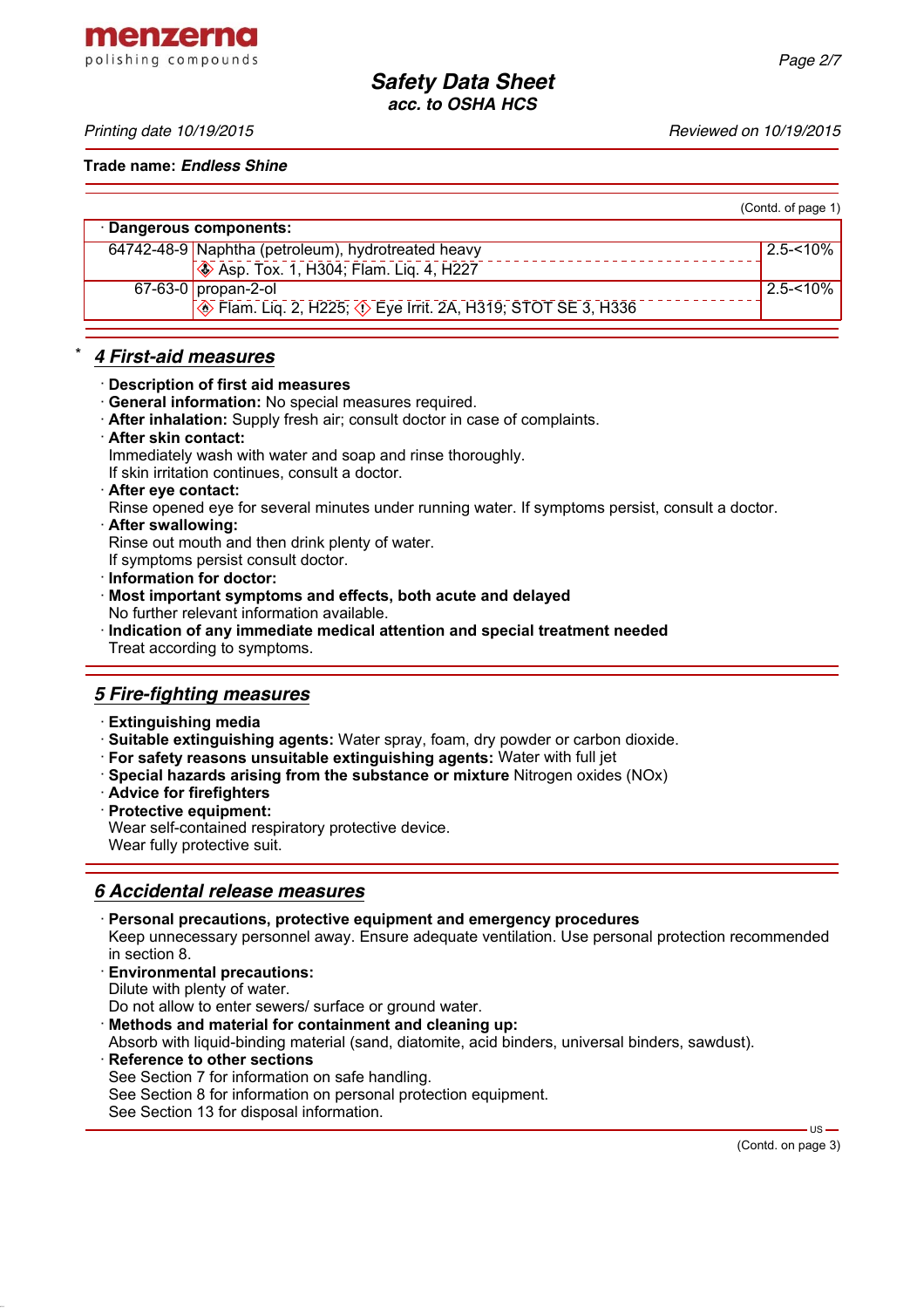menzerna polishing compounds

*Printing date 10/19/2015 Reviewed on 10/19/2015*

**Trade name:** *Endless Shine*

(Contd. of page 2)

#### *7 Handling and storage*

- · **Handling:**
- · **Precautions for safe handling** No special precautions are necessary if used correctly.
- · **Information about protection against explosions and fires:** No special measures required.
- · **Conditions for safe storage, including any incompatibilities**
- · **Storage:**
- · **Requirements to be met by storerooms and receptacles:**
- Store in a well-ventilated place. Storage temperature: between 15 °C and 25 °C.
- · **Information about storage in one common storage facility:** Not required.
- · **Further information about storage conditions:** None.
- · **Specific end use(s)** No further relevant information available.

### *8 Exposure controls/personal protection*

· **Additional information about design of technical systems:** No further data; see item 7.

#### · **Control parameters**

| 67-63-0 propan-2-ol<br>PEL Long-term value: 980 mg/m <sup>3</sup> , 400 ppm<br>REL Short-term value: 1225 mg/m <sup>3</sup> , 500 ppm |  |  |  |  |
|---------------------------------------------------------------------------------------------------------------------------------------|--|--|--|--|
|                                                                                                                                       |  |  |  |  |
|                                                                                                                                       |  |  |  |  |
| Long-term value: 980 mg/m <sup>3</sup> , 400 ppm                                                                                      |  |  |  |  |
| TLV Short-term value: $984 \text{ mg/m}^3$ , 400 ppm<br>Long-term value: 492 mg/m <sup>3</sup> , 200 ppm<br>BEI                       |  |  |  |  |
| · Ingredients with biological limit values:                                                                                           |  |  |  |  |
| 67-63-0 propan-2-ol                                                                                                                   |  |  |  |  |
| $BEI$ 40 mg/L<br>Medium: urine<br>Time: end of shift at end of workweek<br>Parameter: Acetone (background, nonspecific)               |  |  |  |  |

· **Additional information:** The lists that were valid during the creation were used as basis.

#### · **Exposure controls**

- · **Personal protective equipment:**
- · **General protective and hygienic measures:** Wash hands before breaks and at the end of work.
- · **Breathing equipment:** Not necessary if room is well-ventilated.
- · **Protection of hands:**

Protective gloves are recommended.

The glove material has to be impermeable and resistant to the product/ the substance/ the preparation. Due to missing tests no recommendation to the glove material can be given for the product/ the preparation/ the chemical mixture.

Selection of the glove material on consideration of the penetration times, rates of diffusion and the degradation

#### · **Material of gloves**

The selection of the suitable gloves does not only depend on the material, but also on further marks of quality and varies from manufacturer to manufacturer. As the product is a preparation of several substances, the resistance of the glove material can not be calculated in advance and has therefore to be checked prior to the application.

#### · **Penetration time of glove material**

The exact break through time has to be found out by the manufacturer of the protective gloves and has to be observed.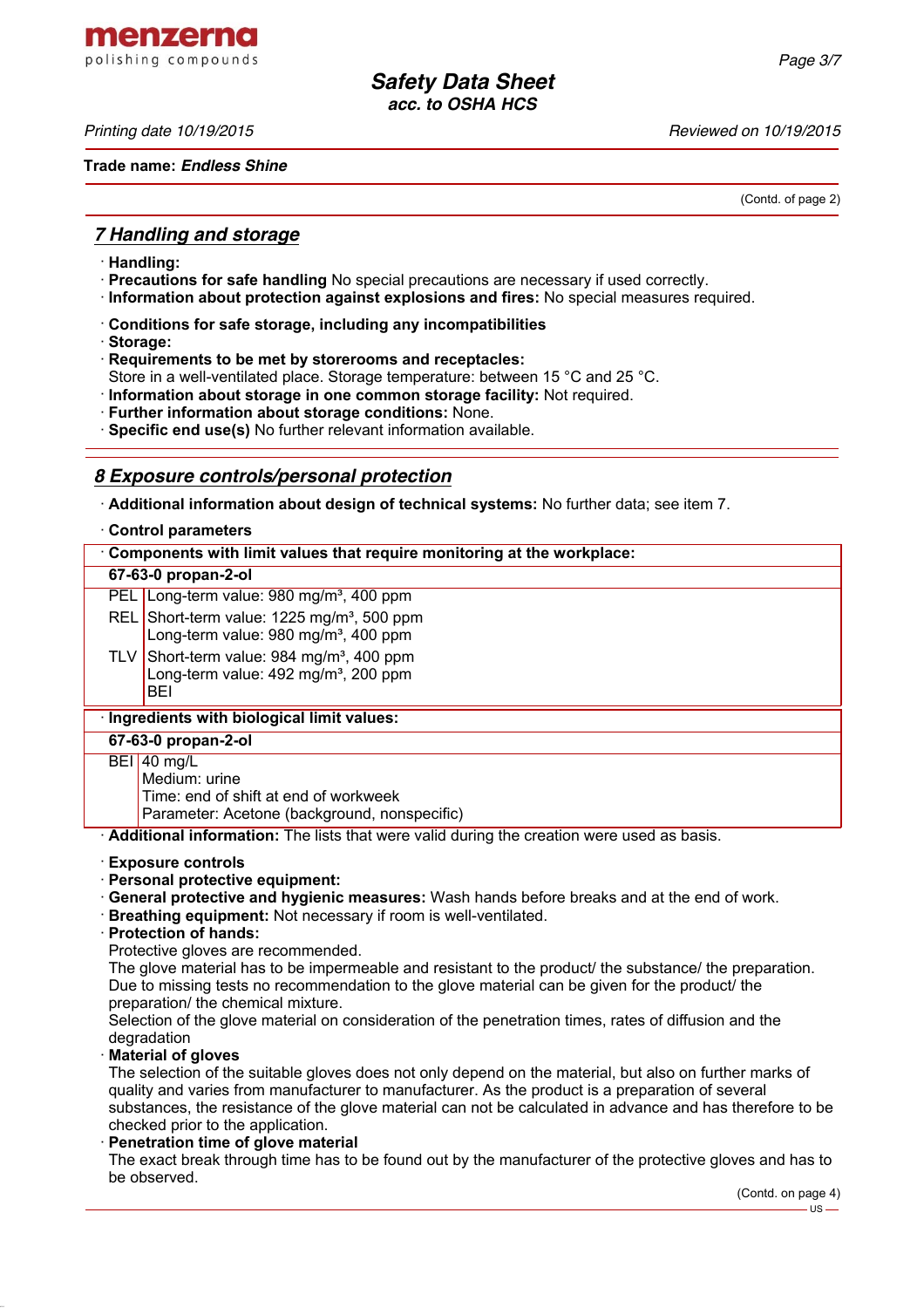*Printing date 10/19/2015 Reviewed on 10/19/2015*

menzerna polishing compounds

**Trade name:** *Endless Shine*

· **Eye protection:** Safety glasses

· **Body protection:** Protective work clothing

### \* *9 Physical and chemical properties*

| Information on basic physical and chemical properties<br><b>General Information</b><br>· Appearance: |                                               |
|------------------------------------------------------------------------------------------------------|-----------------------------------------------|
| Form:                                                                                                | Liquid                                        |
| Color:                                                                                               | Whitish                                       |
| · Odor:                                                                                              | Characteristic                                |
| · Odour threshold:                                                                                   | Not determined.                               |
| $\cdot$ pH-value at 20 °C (68 °F):                                                                   | 7                                             |
| Change in condition<br><b>Boiling point/Boiling range:</b>                                           | $> 100 °C$ ( $> 212 °F$ )                     |
| · Flash point:                                                                                       | $> 65 °C$ ( $> 149 °F$ )                      |
| · Flammability (solid, gaseous):                                                                     | Not applicable.                               |
| · Decomposition temperature:                                                                         | Not determined.                               |
| · Auto igniting:                                                                                     | Product is not selfigniting.                  |
| Danger of explosion:                                                                                 | Product does not present an explosion hazard. |
| Density at 20 °C (68 °F):                                                                            | $0,97$ g/cm <sup>3</sup> (8.095 lbs/gal)      |
| · Relative density                                                                                   | Not determined.                               |
| · Vapour density                                                                                     | Not determined.                               |
| <b>Evaporation rate</b>                                                                              | Not determined.                               |
| · Solubility in / Miscibility with                                                                   |                                               |
| Water:                                                                                               | Partly miscible.                              |
| · Partition coefficient (n-octanol/water): Not determined.                                           |                                               |
| · Viscosity:                                                                                         |                                               |
| Dynamic:                                                                                             | Not determined.                               |
| <b>Kinematic:</b>                                                                                    | Not determined.                               |
| · Solvent content:                                                                                   |                                               |
| <b>VOC content:</b>                                                                                  | 12,0%                                         |
|                                                                                                      | 554.7 g/l / 4.63 lb/gl                        |
| ⋅ Other information                                                                                  | No further relevant information available.    |
|                                                                                                      |                                               |

# *10 Stability and reactivity*

- · **Reactivity** None under normal conditions.
- · **Chemical stability**
- · **Thermal decomposition / conditions to be avoided:**
- No decomposition if used according to specifications.
- · **Possibility of hazardous reactions** No dangerous reactions known.
- · **Conditions to avoid** No further relevant information available.
- · **Incompatible materials:** No further relevant information available.
- · **Hazardous decomposition products:** No dangerous decomposition products known.

 $-$  US  $-$ 

(Contd. of page 3)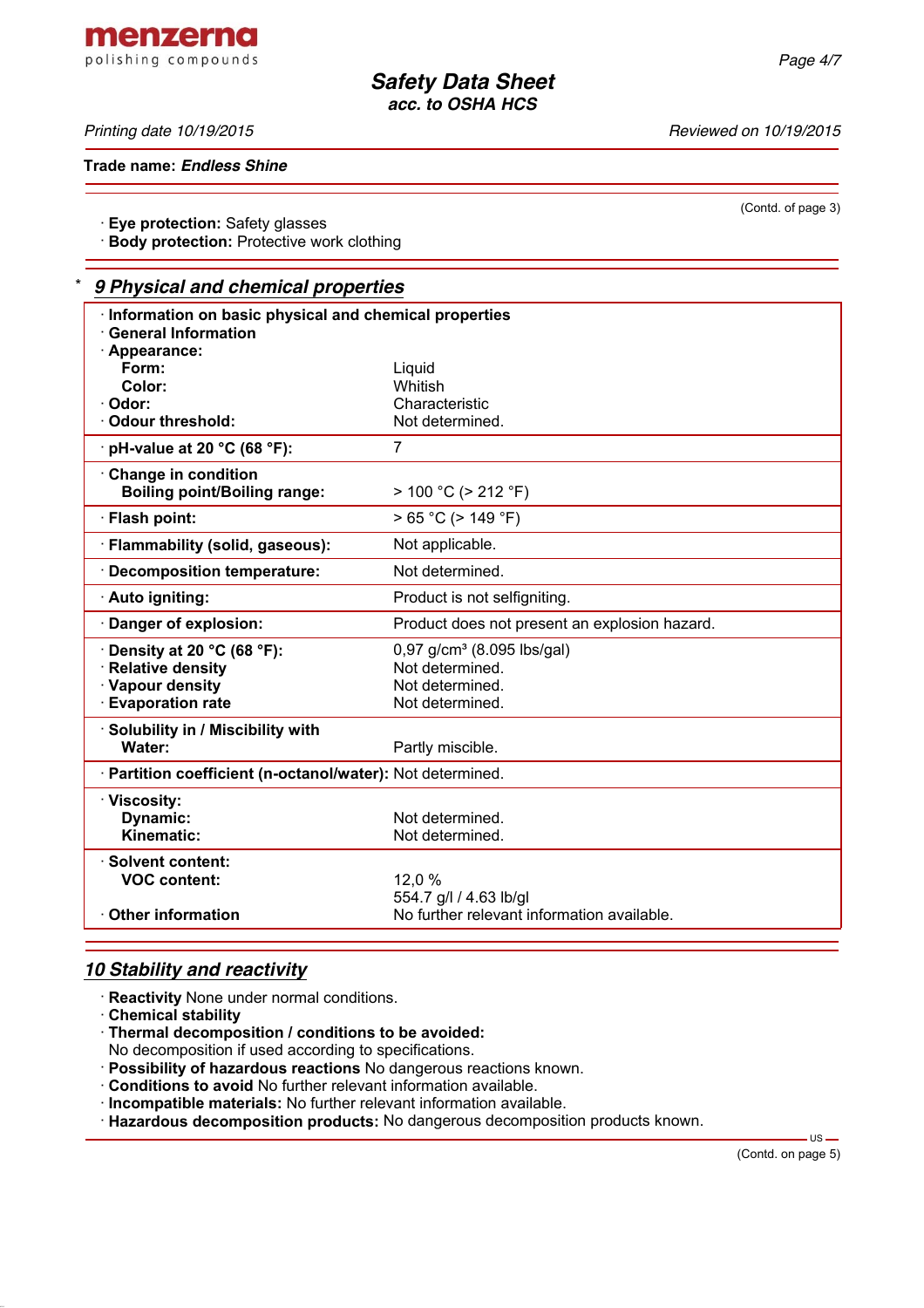menzerna polishing compounds

*Printing date 10/19/2015 Reviewed on 10/19/2015*

**Trade name:** *Endless Shine*

(Contd. of page 4)

### \* *11 Toxicological information*

· **Information on toxicological effects**

## · **Acute toxicity:**

· **LD/LC50 values that are relevant for classification:**

#### **64742-48-9 Naphtha (petroleum), hydrotreated heavy**

Oral LD50 >5000 mg/kg (rat)

Dermal LD50 > 3000 mg/kg (rab)

# · **Primary irritant effect:**

- · **on the skin:** No irritant effect.
- · **on the eye:** No irritating effect.
- · **Sensitization:** No sensitizing effects known.

· **Additional toxicological information:**

#### · **OSHA-Ca (Occupational Safety & Health Administration)**

None of the ingredients is listed.

# \* *12 Ecological information*

- · **Toxicity**
- · **Aquatic toxicity:** No further relevant information available.
- · **Persistence and degradability** No further relevant information available.
- · **Behavior in environmental systems:**
- · **Bioaccumulative potential** No further relevant information available.
- · **Mobility in soil** No further relevant information available.
- · **Additional ecological information:**
- · **General notes:**

Do not allow undiluted product or large quantities of it to reach ground water, water course or sewage system.

- · **Results of PBT and vPvB assessment**
- · **PBT:** Not applicable.
- · **vPvB:** Not applicable.
- · **Other adverse effects** No further relevant information available.

# *13 Disposal considerations*

#### · **Waste treatment methods**

· **Recommendation:**

Must not be disposed of together with household garbage. Do not allow product to reach sewage system. Must be specially treated adhering to official regulations.

· **Waste disposal key:**

Waste codes should be determined in consultation with the customer, supplier and disposal.

- · **Uncleaned packagings:**
- · **Recommendation:** Disposal must be made according to official regulations.
- · **Recommended cleansing agent:** Water, if necessary with cleansing agents.

# *14 Transport information*

- · **UN-Number**
- · **DOT, ADR, ADN, IMDG, IATA** Void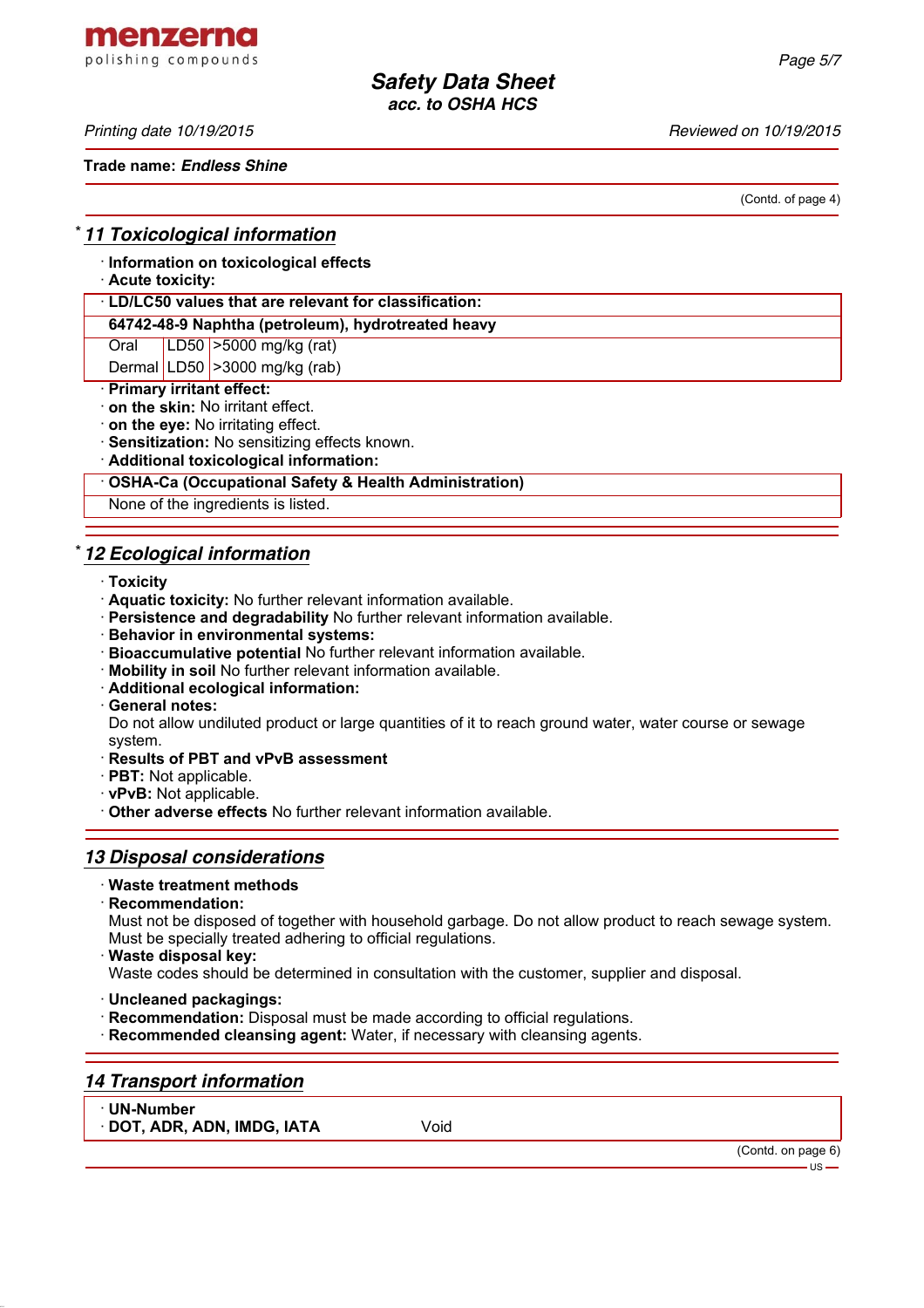menzerna polishing compounds

*Printing date 10/19/2015 Reviewed on 10/19/2015*

**Trade name:** *Endless Shine*

|                                                                                   |                 | (Contd. of page 5) |
|-----------------------------------------------------------------------------------|-----------------|--------------------|
| · UN proper shipping name<br>DOT, ADR, ADN, IMDG, IATA                            | Void            |                    |
| · Transport hazard class(es)                                                      |                 |                    |
| · DOT, ADR, ADN, IMDG, IATA<br>· Class                                            | Void            |                    |
| · Packing group<br>· DOT, ADR, IMDG, IATA                                         | Void            |                    |
| <b>Environmental hazards:</b><br>· Marine pollutant:                              | No.             |                    |
| · Special precautions for user                                                    | Not applicable. |                    |
| Transport in bulk according to Annex II of<br><b>MARPOL73/78 and the IBC Code</b> | Not applicable. |                    |
| · UN "Model Regulation":                                                          | Void            |                    |
|                                                                                   |                 |                    |

# \* *15 Regulatory information*

| $\cdot$ Safety, health and environmental regulations/legislation specific for the substance or mixture<br>Regulation 1907/2006/EC, REACH concerning the Registration, Evaluation, Authorisation and Restriction |
|-----------------------------------------------------------------------------------------------------------------------------------------------------------------------------------------------------------------|
| of Chemicals.                                                                                                                                                                                                   |
| Regulation 453/2010/EU, REACH as amended.<br>Regulation 1272/2008/EC, on Classification, Labelling and Packaging of substances and mixtures.                                                                    |
| · Sara                                                                                                                                                                                                          |
| · Section 355 (extremely hazardous substances):                                                                                                                                                                 |
| None of the ingredients is listed.                                                                                                                                                                              |
| · Section 313 (Specific toxic chemical listings):                                                                                                                                                               |
| 67-63-0 propan-2-ol                                                                                                                                                                                             |
| · TSCA (Toxic Substances Control Act):                                                                                                                                                                          |
| All ingredients are listed.                                                                                                                                                                                     |
| · Proposition 65                                                                                                                                                                                                |
| Chemicals known to cause cancer:                                                                                                                                                                                |
| None of the ingredients is listed.                                                                                                                                                                              |
| Chemicals known to cause reproductive toxicity for females:                                                                                                                                                     |
| None of the ingredients is listed.                                                                                                                                                                              |
| Chemicals known to cause reproductive toxicity for males:                                                                                                                                                       |
| None of the ingredients is listed.                                                                                                                                                                              |
| Chemicals known to cause developmental toxicity:                                                                                                                                                                |
| None of the ingredients is listed.                                                                                                                                                                              |
| · Carcinogenic categories                                                                                                                                                                                       |
| <b>EPA (Environmental Protection Agency)</b>                                                                                                                                                                    |
| None of the ingredients is listed.                                                                                                                                                                              |
| TLV (Threshold Limit Value established by ACGIH)                                                                                                                                                                |
| 67-63-0 propan-2-ol<br>A4                                                                                                                                                                                       |
| · NIOSH-Ca (National Institute for Occupational Safety and Health)                                                                                                                                              |
| None of the ingredients is listed.                                                                                                                                                                              |

(Contd. on page 7)